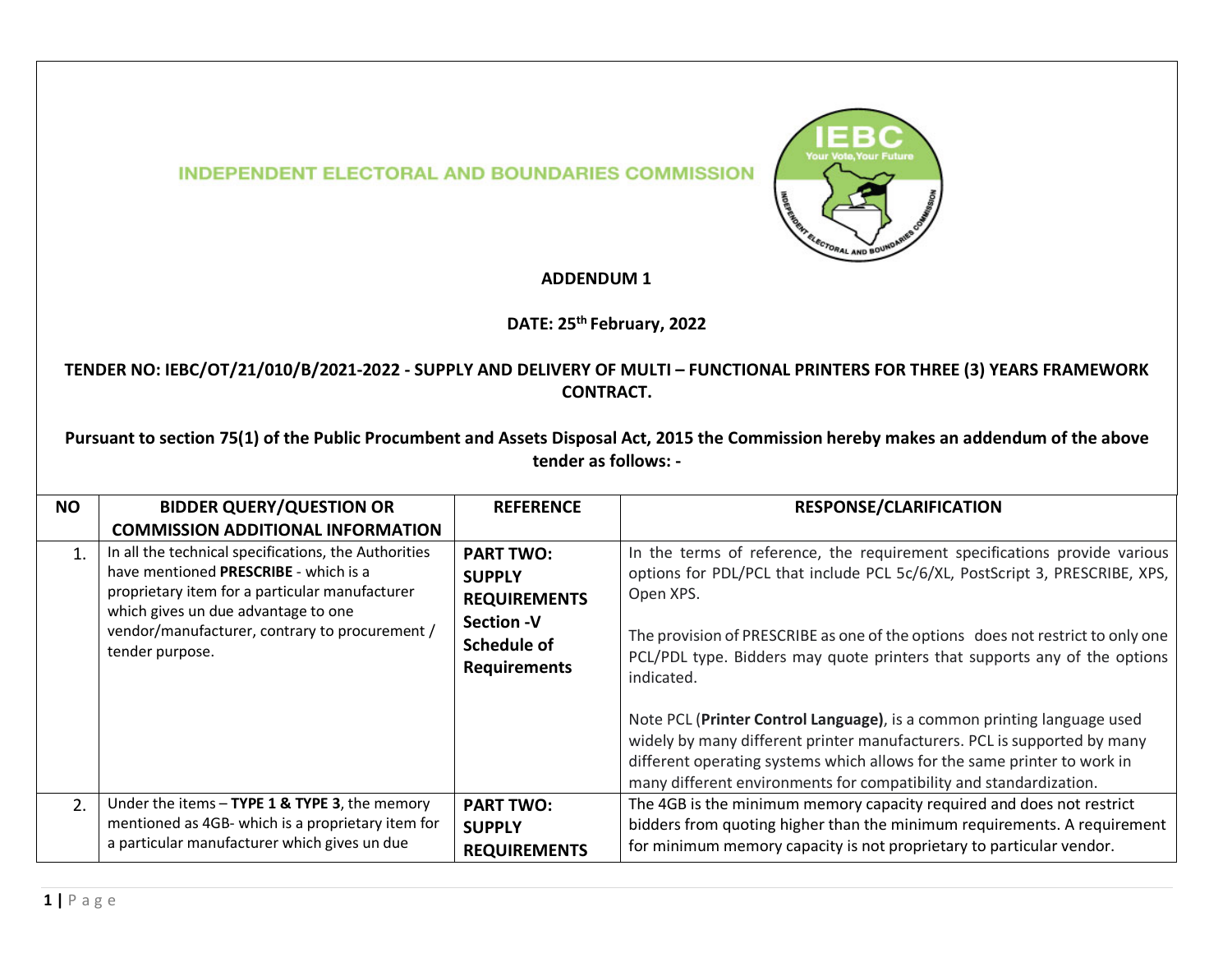|    | advantage to one vendor/manufacturer, contrary<br>to procurement / tender purpose.                                                                                                                                                                                                                                                                                                           | Section -V<br><b>Schedule of</b><br><b>Requirements</b>                                                                    |                                                                                                                                                                                                                                                                                                                                                                                                                        |
|----|----------------------------------------------------------------------------------------------------------------------------------------------------------------------------------------------------------------------------------------------------------------------------------------------------------------------------------------------------------------------------------------------|----------------------------------------------------------------------------------------------------------------------------|------------------------------------------------------------------------------------------------------------------------------------------------------------------------------------------------------------------------------------------------------------------------------------------------------------------------------------------------------------------------------------------------------------------------|
| 3. | On the technical specifications the WARMUP<br>TIME is very specific for a particular<br>vendor/manufacturer, which again contradicts the<br>procurement/tender purpose.                                                                                                                                                                                                                      | <b>PART TWO:</b><br><b>SUPPLY</b><br><b>REQUIREMENTS</b><br>Section -V<br><b>Schedule of</b><br><b>Requirements</b>        | The Warm-up Time indicated is the minimum requirement and does not<br>restrict bidders from quoting higher than the minimum requirements. A<br>requirement for minimum Warm-up Time is not proprietary to particular<br>vendor.<br>The warm-up time is the time that the printer consumes from the moment<br>the power is turned on to normal operation                                                                |
| 4. | On the technical specifications where the<br>Document feeder is mentioned the authorities<br>have asked for multiple options, we would like to<br>seek a clarification on the same if the procurement<br>entity needs either DADF or SPDF (single pass<br>document feeder) as this features cannot<br>be installed on one machine at a time. It has be<br>either RADF or DSPF                | <b>PART TWO:</b><br><b>SUPPLY</b><br><b>REQUIREMENTS</b><br><b>Section -V</b><br><b>Schedule of</b><br><b>Requirements</b> | The Technical specifications under the document feeder provides various<br>acceptable options that may be acceptable e.g. RADF, DSPF and DSPF.<br>Bidders may quote any one of the options provided.                                                                                                                                                                                                                   |
| 5. | In all the above the Procurement entity needs to<br>specify the minimum technical requirements to<br>have a fair opportunity for all the companies who<br>are willing to participate this tender enabling a fair<br>and clean Tendering process as per the<br>Procurement disposal act.                                                                                                      | <b>PART TWO:</b><br><b>SUPPLY</b><br><b>REQUIREMENTS</b><br><b>Section -V</b><br><b>Schedule of</b><br><b>Requirements</b> | The requirements in the tender document under the technical specifications<br>provides the minimum technical requirements. Bidders may quote with<br>higher specifications.                                                                                                                                                                                                                                            |
| 6. | TYPE 4: MEDIUM DUTY BLACK AND WHITE MULTI-<br><b>FUNCTIONAL PRINTER</b><br>Under b) Technical evaluation page number 34 the<br>copying and printing speed mentioned is 23PPm or<br>more and under Section V - Schedule of<br>requirements page number 71 it is mentioned<br>as TYPE 4 HEAVY DUTY - BLACK AND WHITE MULTI-<br>FUNCTIONAL PRINTER the Printing<br>speed<br>mentioned is 40PPm, | <b>PART TWO:</b><br><b>SUPPLY</b><br><b>REQUIREMENTS</b><br>Section -V<br><b>Schedule of</b><br><b>Requirements</b>        | The specifications table under Section<br>$\mathsf{V}$<br><b>Schedule</b><br><b>of</b><br>$\overline{\phantom{a}}$<br>requirements on page number 71 for TYPE 4 HEAVY DUTY - BLACK AND<br>WHITE MULTI-FUNCTIONAL PRINTER with Printing speed indicated as<br>40PPm should be replaced with the specification on page 34 to for TYPE 4 :<br>MEDIUM DUTY BLACK AND WHITE MULTI-FUNCTIONAL PRINTER with 23 PPM<br>or more |